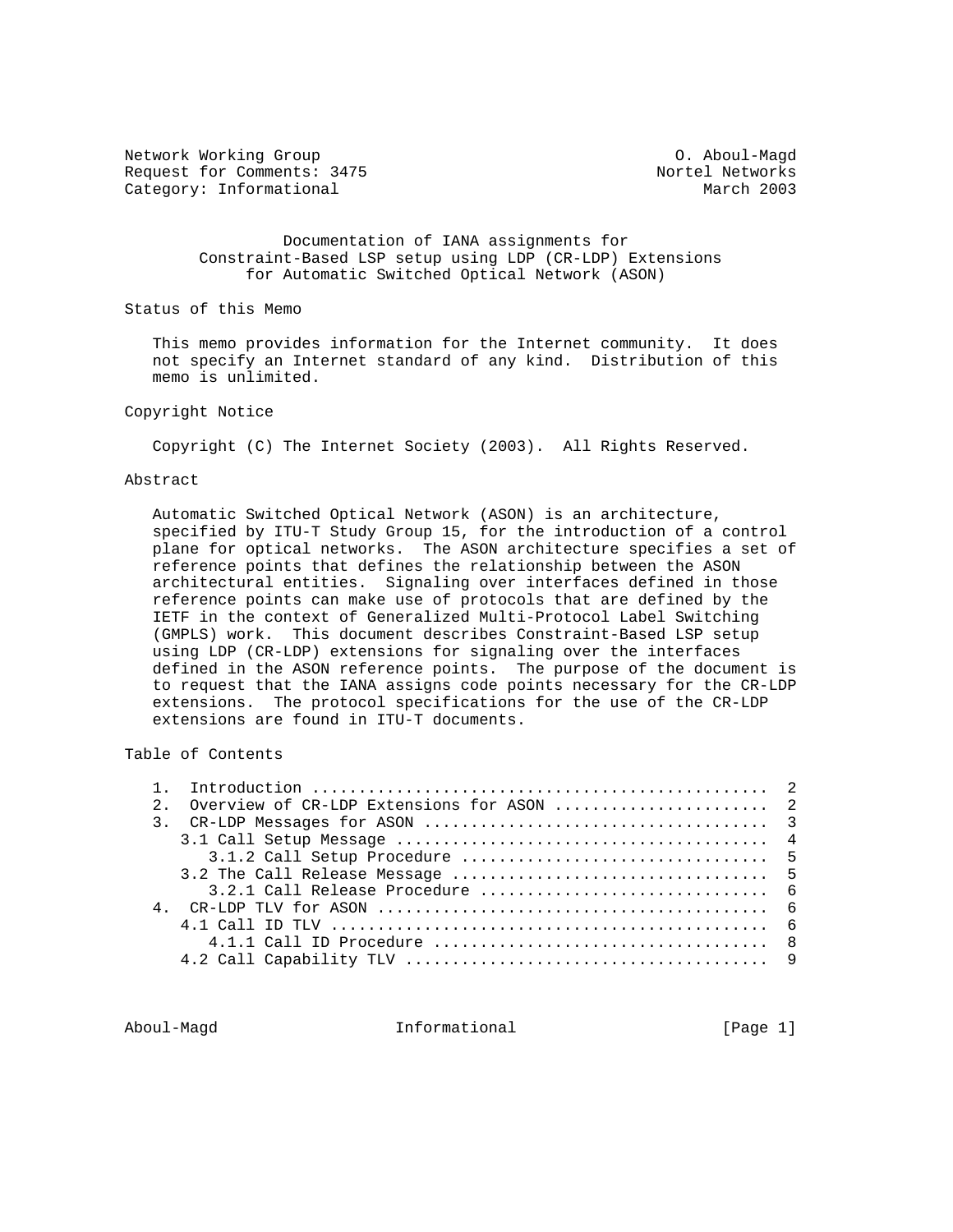#### 1. Introduction

 Automatic Switched Optical Network (ASON) is an architecture, specified by ITU-T Study Group 15 (SG15), for the introduction of a control plane for optical networks. The development and the standardization of ASON has been done by ITU-T SG15 and is documented in recommendation G.8080 [1]. The architecture includes a control plane with a set of reference points between the architectural components. The ASON signaling that runs over interfaces defined in those reference points are described in ITU-T recommendation G.7713 [2].

 Constraint-Based LSP Setup using LDP (CR-LDP) [3] is one of the protocols selected by the ITU for the realization of G.7713 and its dynamic connection management. The work specific to CR-LDP extensions for ASON is documented in ITU-T recommendation G.7713.3 [8].

 This document introduces those CR-LDP extensions that are specific to ASON and requests IANA allocation of code points for these extensions. The document does not specify how these extensions are used; that is the subject of the above mentioned ITU-T documents. This document should be considered in conjunction with RFC 3036 [4], RFC 3212 [3], and CR-LDP extensions for GMPLS [5].

2. Overview of CR-LDP Extensions for ASON

 This document describes ASON specific CR-LDP extensions covering the following ASON signaling requirements:

- Call and connection control separation
- Support of Soft Permanent Connections (SPC)
- Crankback
- Additional error codes

 An important ASON architectural principle is the separation between the call and the connection controllers as described in G.8080. Call and connection control separation allows for a call with multiple connections associated with it. It also allows for a call with no

Aboul-Magd **Informational** Informational [Page 2]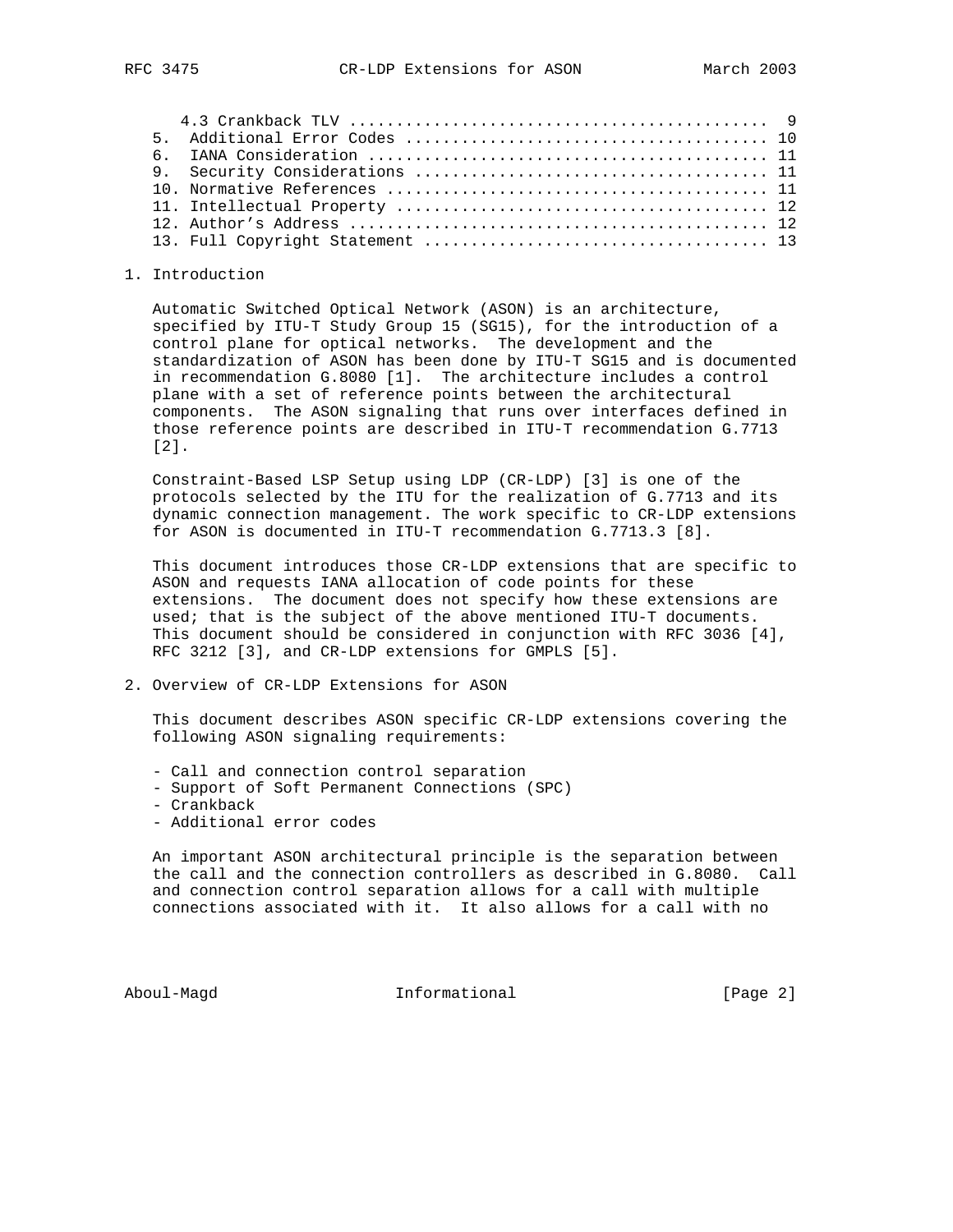connections (a temporary situation that might be useful during recovery).

 The separation of the call and the connection controllers could be achieved using one of two models. The first model is one where the call set up request is always accompanied by a connection request. The second model is one in which call set up is done independently from connection set up. The first model is usually referred to as logical separation, while the second model is usually referred to as complete separation. CR-LDP extensions for ASON support the two separation models.

 Two new messages are introduced for call operations (set up and release). The Call Setup message is used for those cases where complete separation is required. Otherwise the LDP Label Request message is used for logical separation.

 A connection set up request must indicate the call to which the connection needs to be associated. A Call ID TLV is introduced to achieve this goal. The structure of the Call ID allows it to have a global or an operator scope.

 Call release is always achieved using the Call Release message. The reception of the call Release messages signifies the intention to remove all connections that are associated to the call. Connection release is achieved using the CR-LDP label release procedure (using LDP Label Release and Label Withdraw messages) as defined in [4].

 A Call Capability TLV is also introduced to explicitly indicate the capability of the requested call.

 An Soft Permanent Connection (SPC) service assumes that both source and destination user-to-network connection segments are provisioned while the network connection segment is set up via the control plane. For example when the initial request is received from an external source, e.g. from a management system, there is an implicit assumption that the control plane has adequate information to determine the specific destination (network-to-user) link connection to use. Support for CR-LDP is provided by the use of the Egress Label TLV as defined in the OIF UNI 1.0 section 11.7.5 [6] from the Optical Internetworking Forum and in RFC3476 [7].

3. CR-LDP Messages for ASON

 This section describes the formats and the procedures of the two messages that are required for ASON call and connection control separation. Those messages are the Call Setup messages and the Call Release message.

Aboul-Magd Informational [Page 3]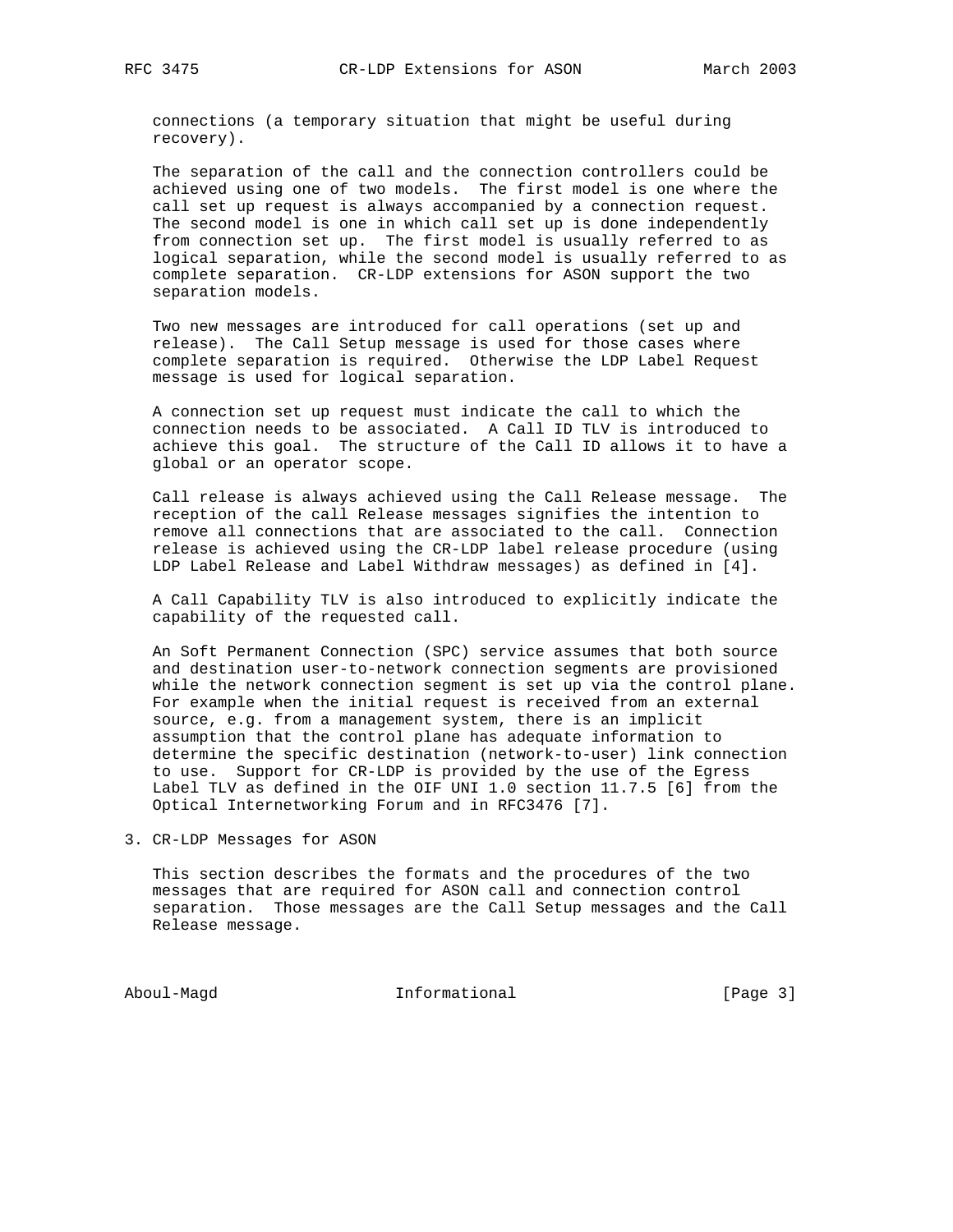# 3.1 Call Setup Message

The format of the Call Setup message is:

 $0$  1 2 3 0 1 2 3 4 5 6 7 8 9 0 1 2 3 4 5 6 7 8 9 0 1 2 3 4 5 6 7 8 9 0 1 +-+-+-+-+-+-+-+-+-+-+-+-+-+-+-+-+-+-+-+-+-+-+-+-+-+-+-+-+-+-+-+-+ |0| Call Setup (0x0500) | Length | +-+-+-+-+-+-+-+-+-+-+-+-+-+-+-+-+-+-+-+-+-+-+-+-+-+-+-+-+-+-+-+-+ | Message ID | +-+-+-+-+-+-+-+-+-+-+-+-+-+-+-+-+-+-+-+-+-+-+-+-+-+-+-+-+-+-+-+-+ Source ID TLV ˜ ˜ | | +-+-+-+-+-+-+-+-+-+-+-+-+-+-+-+-+-+-+-+-+-+-+-+-+-+-+-+-+-+-+-+-+ | Dest ID TLV | ˜ ˜ | | +-+-+-+-+-+-+-+-+-+-+-+-+-+-+-+-+-+-+-+-+-+-+-+-+-+-+-+-+-+-+-+-+ | Call ID TLV | ˜ ˜ | | +-+-+-+-+-+-+-+-+-+-+-+-+-+-+-+-+-+-+-+-+-+-+-+-+-+-+-+-+-+-+-+-+ Call Capability TLV +-+-+-+-+-+-+-+-+-+-+-+-+-+-+-+-+-+-+-+-+-+-+-+-+-+-+-+-+-+-+-+-+ Optional Parameters +-+-+-+-+-+-+-+-+-+-+-+-+-+-+-+-+-+-+-+-+-+-+-+-+-+-+-+-+-+-+-+-+ Message ID:

Is as defined in RFC3036 [4].

 Source ID TLV: Is as defined in UNI 1.0 [6] and in [7]. Dest ID TLV:

Is as defined in UNI 1.0 [6] and in [7].

 Call ID TLV: Is as defined in section 4.1 of this document.

 Call Capability TLV: Is as defined in section 4.2 of this document.

Aboul-Magd Informational [Page 4]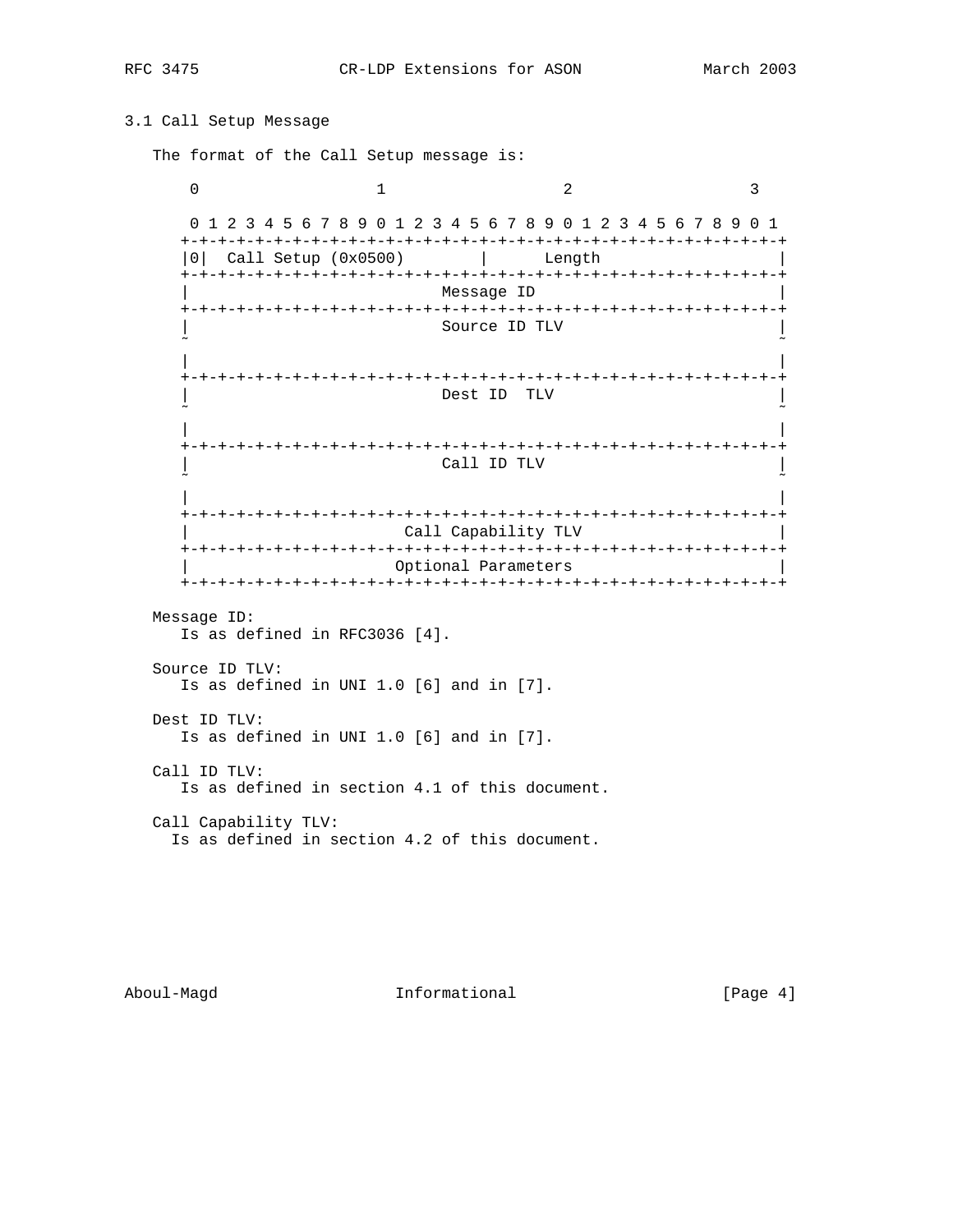### 3.1.2 Call Setup Procedure

 The Calling party sends the Call Setup message whenever a new call needs to be set up with no connection associated with it. The Call Setup message shall contain all the information required by the network to process the call. In particular, the Call Setup message shall include the calling and called party addresses as specified by the Source ID and Dest ID TLV. The setup message must include Call ID TLV. The call control entity shall identify the call using the selected identifier for the lifetime of the call. The Call Setup message shall progress through the network to the called party. The called party may accept or reject the incoming call. An LDP Notification message with the appropriate status code shall be used to inform the calling party whether the setup is successful. The call can be rejected by either the network, e.g. for policy reasons, or by the called party.

## 3.2 The Call Release Message

This format of the Call Release message is:

| 1 2 3 4 5 6 7 8 9 0 1 2 3 4 5 6 7 8 9 0 1 2 3 4 5 6 7 8 9 0<br>$\Omega$<br>$+-+$ |                       |  |  |                          |                               |        |  |  |  |  |  |
|----------------------------------------------------------------------------------|-----------------------|--|--|--------------------------|-------------------------------|--------|--|--|--|--|--|
| 0 I                                                                              | Call Release (0x0501) |  |  |                          | -+-+-+-+-+-+-+-+-+-+-+-+-+-+- | Length |  |  |  |  |  |
|                                                                                  |                       |  |  | Message ID               |                               |        |  |  |  |  |  |
|                                                                                  |                       |  |  |                          |                               |        |  |  |  |  |  |
|                                                                                  |                       |  |  | Source ID TLV            |                               |        |  |  |  |  |  |
|                                                                                  |                       |  |  |                          |                               |        |  |  |  |  |  |
| +-+-+-+-+-+-+-+-+-+-+-+-+                                                        |                       |  |  |                          |                               |        |  |  |  |  |  |
|                                                                                  |                       |  |  | Dest ID TLV              |                               |        |  |  |  |  |  |
|                                                                                  |                       |  |  |                          |                               |        |  |  |  |  |  |
|                                                                                  |                       |  |  |                          |                               |        |  |  |  |  |  |
|                                                                                  |                       |  |  | Call ID TLV              |                               |        |  |  |  |  |  |
|                                                                                  |                       |  |  |                          |                               |        |  |  |  |  |  |
|                                                                                  |                       |  |  | $-+ - + - + - + - + - +$ |                               |        |  |  |  |  |  |
|                                                                                  |                       |  |  |                          |                               |        |  |  |  |  |  |
|                                                                                  |                       |  |  | Optional Parameters      |                               |        |  |  |  |  |  |

Aboul-Magd **Informational Informational** [Page 5]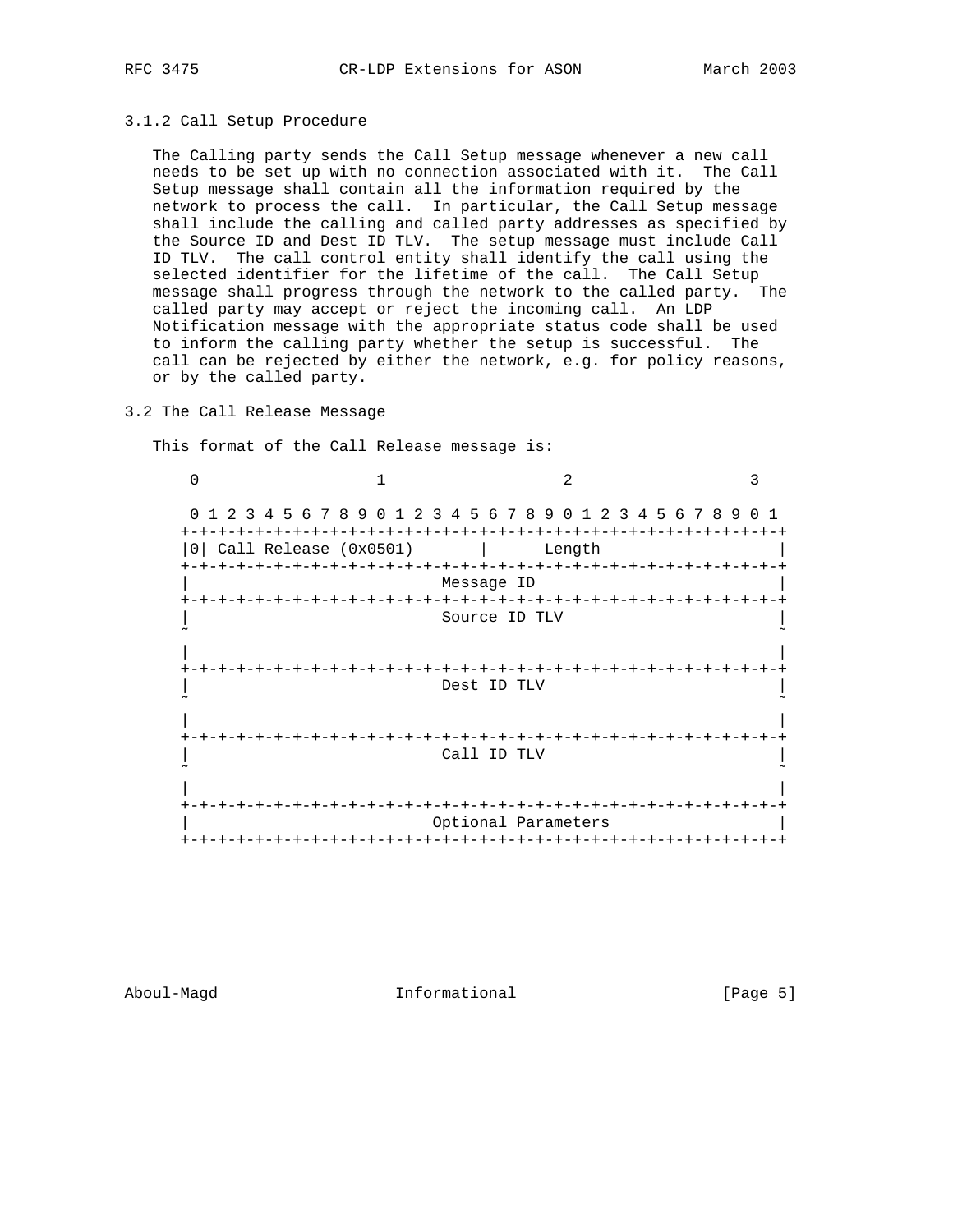#### 3.2.1 Call Release Procedure

 The Call Release message is sent by any entity of the network to terminate an already established call. The Call Release message must include the Call ID TLV of the call to be terminated. Confirmation of call release is indicated to the request initiator using a Notification message with the appropriate status code. Reception and processing of the Call Release message must trigger the release of all connections that are associated with that call. Connection release follows the normal CR-LDP procedure using Label Release and Label Withdraw messages.

4. CR-LDP TLVs for ASON

 This section describes the operator specific Call ID TLV, the globally unique Call ID TLV, the Call Capability TLV and the Crankback TLV introduced for ASON.

4.1 Call ID TLV

 An established call may be identified by a Call ID. The Call ID is a globally unique identifier that is set by the source network. The structure for the Call ID (to guarantee global uniqueness) is to concatenate a globally unique fixed identifier (composed of country code, carrier code, unique access point code) with an operator specific identifier (where the operator specific identifier is composed of ingress network element (NE) address and a local Identifier).

 Therefore, a generic CALL\_ID with global uniqueness includes <global Id> (composed of <country code> plus <carrier code> plus <unique access point code>) and <operator specific Id> (composed of <NE address> plus <local Identifier>). For a CALL\_ID that requires only operator specific uniqueness, only the <operator specific Id> is needed, while for a CALL\_ID that is required to be globally unique both <global ID> and <operator specific Id> are needed.

 The <global Id> shall consist of a three-character International Segment (the <country code>) and a twelve-character National Segment (the <carrier code> plus <unique access point code>). These characters shall be coded according to ITU-T Recommendation T.50.

Aboul-Magd 1nformational 1999 [Page 6]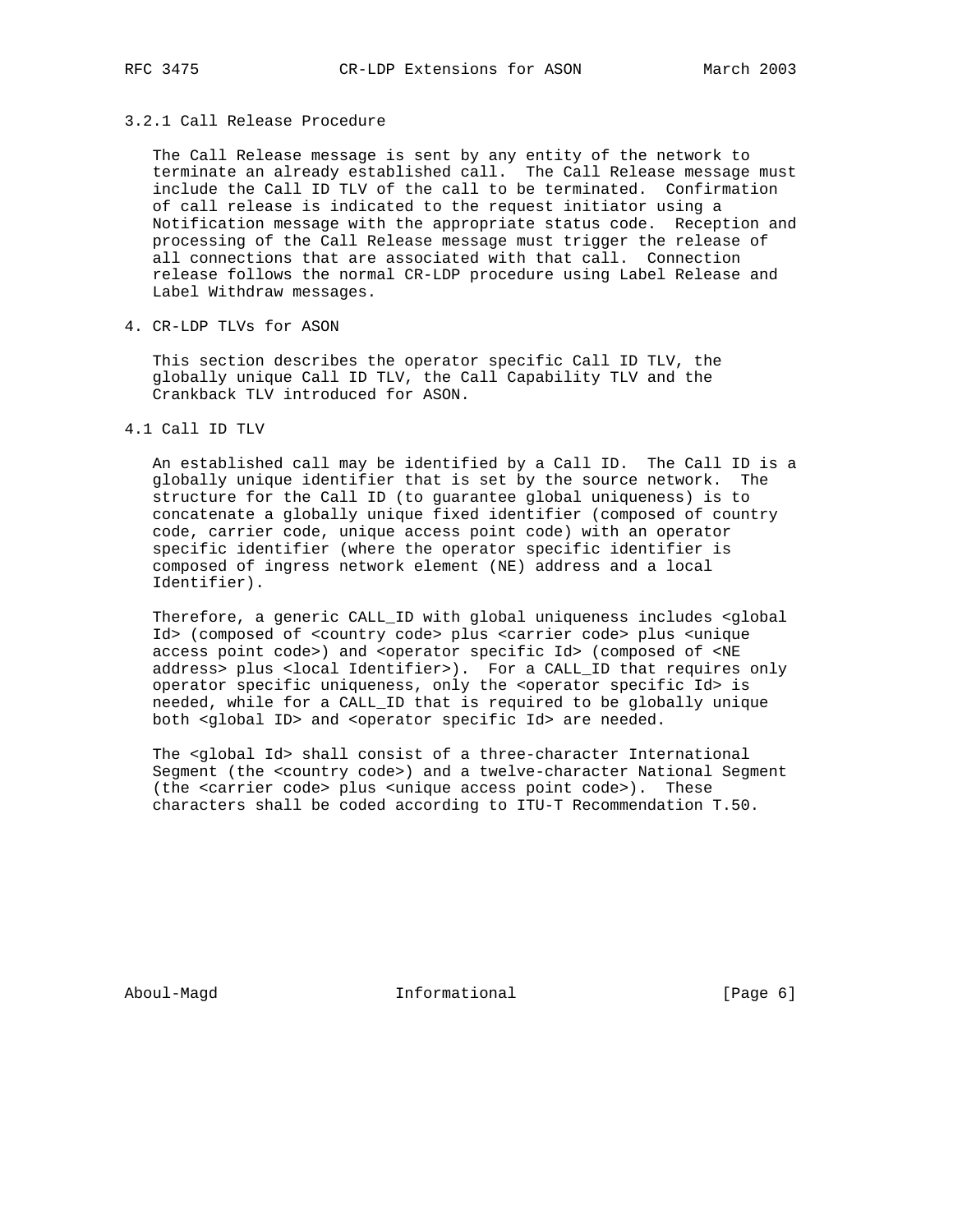The format of the operator specific (Op-Sp) CALL\_ID TLV: 0  $1$  2 3 0 1 2 3 4 5 6 7 8 9 0 1 2 3 4 5 6 7 8 9 0 1 2 3 4 5 6 7 8 9 0 1 +-+-+-+-+-+-+-+-+-+-+-+-+-+-+-+-+-+-+-+-+-+-+-+-+-+-+-+-+-+-+-+-+  $|U|F|$ Op-Sp Call ID (0x0831) | Length +-+-+-+-+-+-+-+-+-+-+-+-+-+-+-+-+-+-+-+-+-+-+-+-+-+-+-+-+-+-+-+-+ | NE Address (NEA Sub TLV) | ˜ ˜ | | +-+-+-+-+-+-+-+-+-+-+-+-+-+-+-+-+-+-+-+-+-+-+-+-+-+-+-+-+-+-+-+-+ Local Identifier +-+-+-+-+-+-+-+-+-+-+-+-+-+-+-+-+-+-+-+-+-+-+-+-+-+-+-+-+-+-+-+-+ Local Identifier (continued) +-+-+-+-+-+-+-+-+-+-+-+-+-+-+-+-+-+-+-+-+-+-+-+-+-+-+-+-+-+-+-+-+ NEA Sub TLV: The Source NE Address is an address of the transport network element controlled by the source network. Its length can be 4, 6, 16, or 20 bytes long. The NEA Sub TLV is TLV Type 1. Local Identifier: A 64-bit identifier that remains constant over the life of the call. The format of the globally unique (GU) Call ID TLV:  $0$  1 2 3 0 1 2 3 4 5 6 7 8 9 0 1 2 3 4 5 6 7 8 9 0 1 2 3 4 5 6 7 8 9 0 1 +-+-+-+-+-+-+-+-+-+-+-+-+-+-+-+-+-+-+-+-+-+-+-+-+-+-+-+-+-+-+-+-+  $|U|F|GU$  Call ID (0x0832)  $|U|F|GU$  Call ID (0x0832) +-+-+-+-+-+-+-+-+-+-+-+-+-+-+-+-+-+-+-+-+-+-+-+-+-+-+-+-+-+-+-+-+ | Reserved | IS +-+-+-+-+-+-+-+-+-+-+-+-+-+-+-+-+-+-+-+-+-+-+-+-+-+-+-+-+-+-+-+-+ | NS | | | | | +-+-+-+-+-+-+-+-+-+-+-+-+-+-+-+-+-+-+-+-+-+-+-+-+-+-+-+-+-+-+-+-+ | NE Address (NEA Sub TLV) | ˜ ˜ | | +-+-+-+-+-+-+-+-+-+-+-+-+-+-+-+-+-+-+-+-+-+-+-+-+-+-+-+-+-+-+-+-+ Local Identifier +-+-+-+-+-+-+-+-+-+-+-+-+-+-+-+-+-+-+-+-+-+-+-+-+-+-+-+-+-+-+-+-+ Local Identifier (continued) +-+-+-+-+-+-+-+-+-+-+-+-+-+-+-+-+-+-+-+-+-+-+-+-+-+-+-+-+-+-+-+-+

Aboul-Magd **Informational** Informational [Page 7]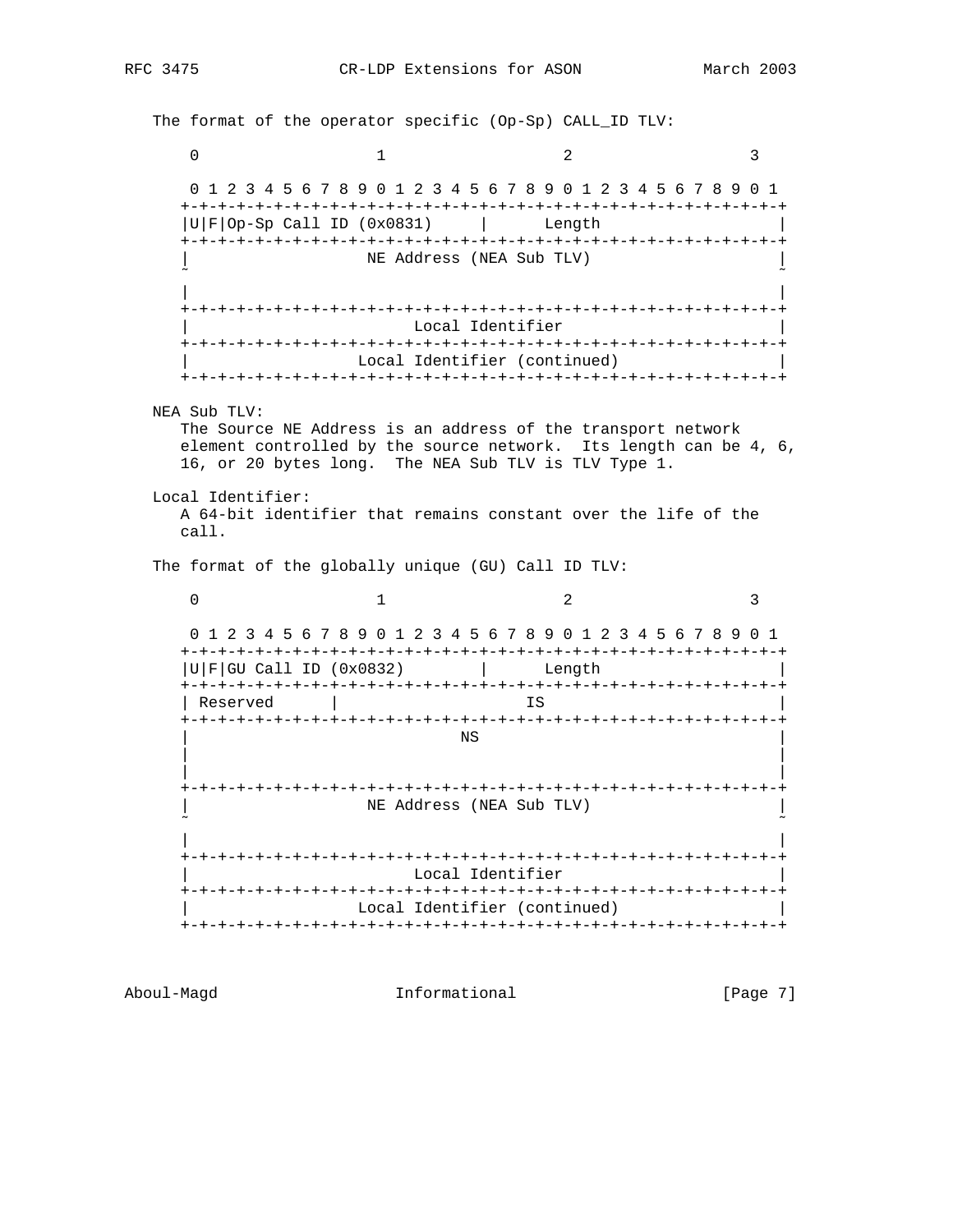International Segment (IS):

 To be coded according to ITU-T recommendation T.50. The International Segment (IS) field provides a 3 character ISO 3166 Geographic/Political Country Code. The country code is based on the three-character uppercase alphabetic ISO 3166 Country Code (e.g., USA, FRA).

 National Segment (NS): The National Segment (NS) field consists of two sub-fields:

- the first subfield contains the ITU Carrier Code
- the second subfield contains a Unique Access Point Code.

 The ITU Carrier Code is a code assigned to a network operator/service provider, maintained by the ITU-T Telecommunication Service Bureauin association with Recommendation M.1400. This code consists of 1-6 left-justified alphabetic, or leading alphabetic followed by numeric, characters (bytes). If the code is less than 6 characters (bytes), it is padded with a trailing NULL to fill the subfield.

 The Unique Access Point Code is a matter for the organization to which the country code and ITU carrier code have been assigned, provided that uniqueness is guaranteed. This code consists of 1-6 characters (bytes), trailing NULL, completing the 12-character National Segment. If the code is less than 6 characters, it is padded by a trailing NULL to fill the subfield.

Format of the National Segment

 $0$  1 2 3 0 1 2 3 4 5 6 7 8 9 0 1 2 3 4 5 6 7 8 9 0 1 2 3 4 5 6 7 8 9 0 1 +-+-+-+-+-+-+-+-+-+-+-+-+-+-+-+-+-+-+-+-+-+-+-+-+-+-+-+-+-+-+-+-+ ITU carrier code +-+-+-+-+-+-+-+-+-+-+-+-+-+-+-+-+-+-+-+-+-+-+-+-+-+-+-+-+-+-+-+-+ | ITU carrie dode (cont) | Unique access point code +-+-+-+-+-+-+-+-+-+-+-+-+-+-+-+-+-+-+-+-+-+-+-+-+-+-+-+-+-+-+-+-+ Unique access point code (continued) +-+-+-+-+-+-+-+-+-+-+-+-+-+-+-+-+-+-+-+-+-+-+-+-+-+-+-+-+-+-+-+-+

# 4.1.1 Call ID Procedure

The following processing rules are applicable to the CALL ID TLV:

 - For initial calls, the calling/originating party call controller must set the CALL ID values to all-zeros.

Aboul-Magd **Informational** Informational [Page 8]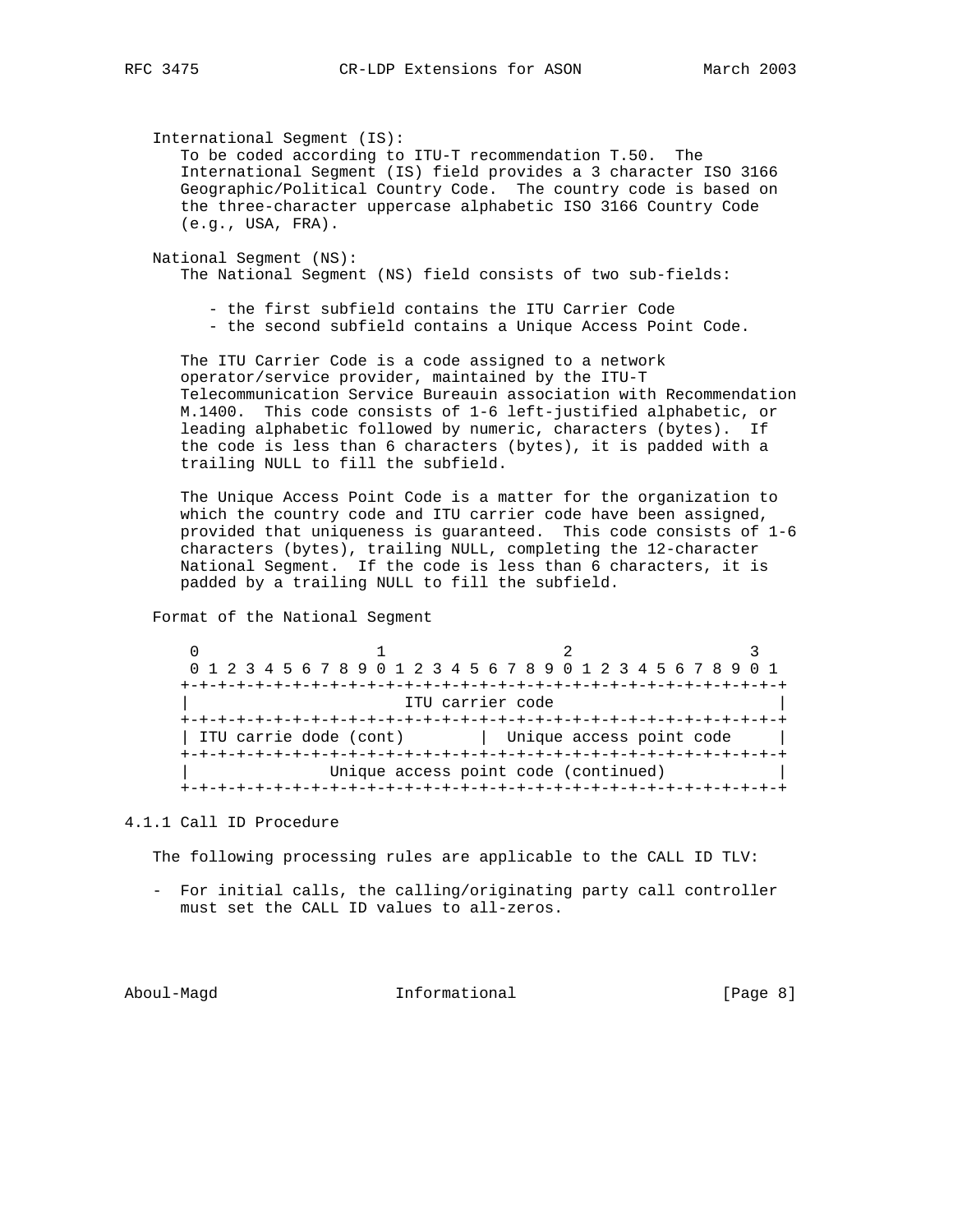- For a new call request, the source networks call controller (SNCC) sets the appropriate type and value for the CALL ID.
- For an existing call (in case Call ID is non zero) the SNCC verifies existence of the call.
- Intermediate nodes are not allowed to alter the Call ID TLV set by the ingress node.
- The destination user/client receiving the request uses the CALL ID values as a reference to the requested call between the source user and itself. Subsequent actions related to the call uses the CALL ID as the reference identifier.

## 4.2 Call Capability TLV

The format of the Call Capability TLV is:

 $0$  1 2 3 0 1 2 3 4 5 6 7 8 9 0 1 2 3 4 5 6 7 8 9 0 1 2 3 4 5 6 7 8 9 0 1 +-+-+-+-+-+-+-+-+-+-+-+-+-+-+-+-+-+-+-+-+-+-+-+-+-+-+-+-+-+-+-+-+  $|U|F|$  Call Capabaility(0x0833) | Length +-+-+-+-+-+-+-+-+-+-+-+-+-+-+-+-+-+-+-+-+-+-+-+-+-+-+-+-+-+-+-+-+ Call Capability +-+-+-+-+-+-+-+-+-+-+-+-+-+-+-+-+-+-+-+-+-+-+-+-+-+-+-+-+-+-+-+-+

 The Call Capability TLV contains a 4 byte Call Capability field. The Call Capability Field is used to explicitly indicate the configuration potentiality of the call.

An example of values of the Call Capability field is:

0x0000 Point to Point call

4.3 Crankback TLV

 Crankback requires that when the Label Request message is blocked at a particular node due to unavailable resources, the node will inform the initiator of the Label Request message of the location of the blockage. The initiator can then re-compute new explicit routes that avoid the area where resource shortage is detected. A new Label Request message is sent that includes the new route.

 The support of crankback in CR-LDP is facilitated by the introduction of a Crankback TLV. An LDP Notification message is used to inform the Label Request message initiator of the blocking condition. The Notification message includes the Crankback TLV that indicates the location of resource shortage. The location of the resource shortage is identified using the ER-HOP TLV. The encoding of the Crankback TLV is:

Aboul-Magd Informational [Page 9]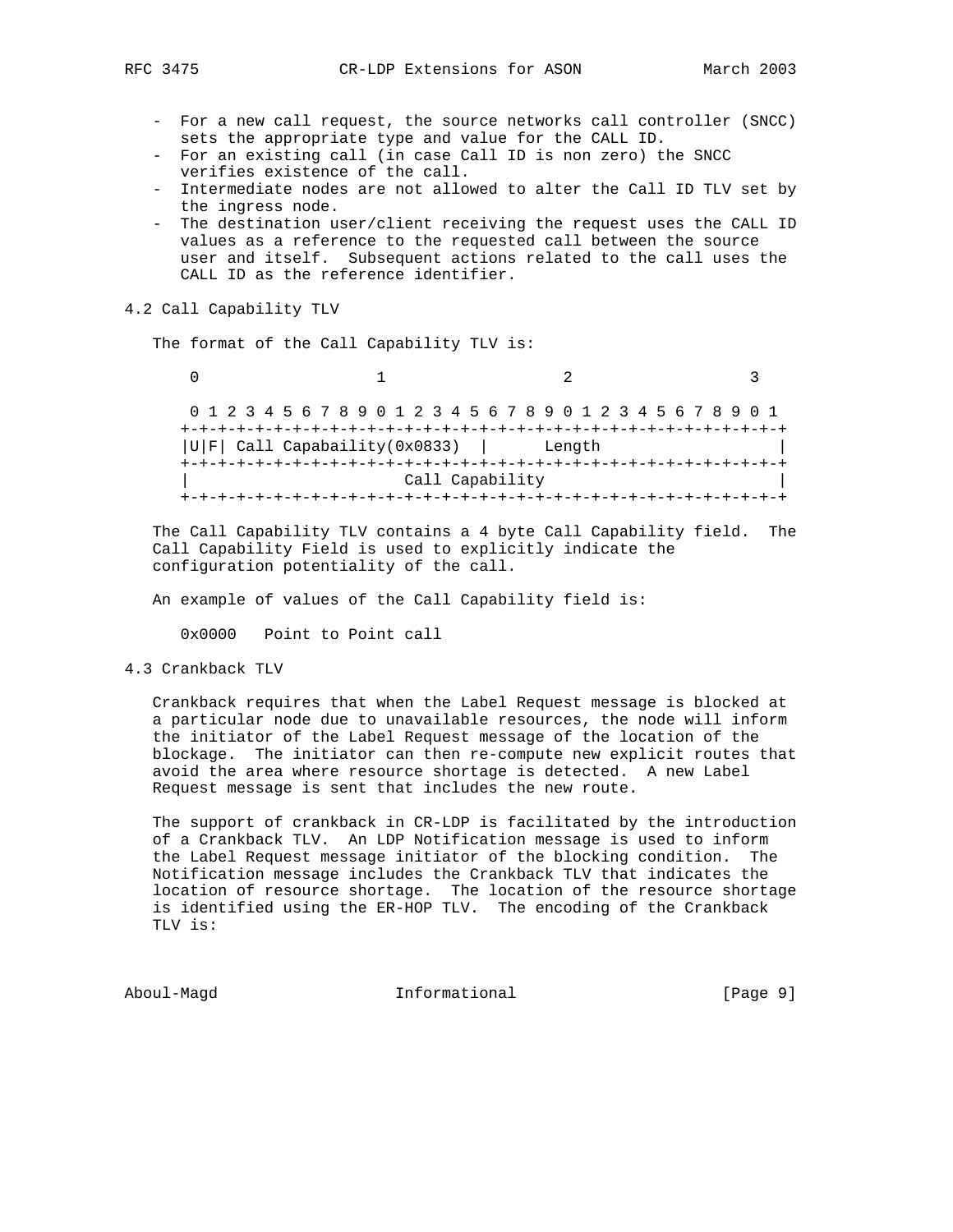$0$  1 2 3 0 1 2 3 4 5 6 7 8 9 0 1 2 3 4 5 6 7 8 9 0 1 2 3 4 5 6 7 8 9 0 1 +-+-+-+-+-+-+-+-+-+-+-+-+-+-+-+-+-+-+-+-+-+-+-+-+-+-+-+-+-+-+-+-+ |U|F| Crankback(0x0834) | Length +-+-+-+-+-+-+-+-+-+-+-+-+-+-+-+-+-+-+-+-+-+-+-+-+-+-+-+-+-+-+-+-+ ER-HOP TLV +-+-+-+-+-+-+-+-+-+-+-+-+-+-+-+-+-+-+-+-+-+-+-+-+-+-+-+-+-+-+-+-+

 The ER-HOP TLV is specified in rfc3212 [3], and consists of an n x 4 bytes field, it could e.g. contain an IPv4 or an IPv6 address.

5. Additional Error Codes

 G.7713 includes a number of error codes that are currently not defined in earlier CR-LDP related RFCs. The list of those error conditions is given below:

 Invalid SNP ID (0x04000009) Calling Party busy (0x0400000a) Unavailable SNP ID (0x0400000b) Invalid SNPP ID (0x0400000c) Unavailable SNPP ID (0x0400000d)

 Failed to create SNC (0x0400000e) Failed to establish LC (0x040000f) Invalid Source End-User Name (0x04000010) Invalid Destination End-User Name (0x04000011) Invalid CoS (0x04000012) Unavailable CoS (0x04000013) Invalid GoS (0x04000014) Unavailable GoS (0x04000015) Failed Security Check (0x04000016) TimeOut (0x04000017) Invalid Call Name (0x04000018) Failed to Release SNC (0x04000019) Failed to Free LC (0x0400001a)

Acronyms used in above error codes:

 SNP Sub-network Point SNPP Sub-network Point Pool SNC Sub-network Connection LC Link Connection CoS Class of Service GoS Grade of Service

Aboul-Magd **Informational** Informational [Page 10]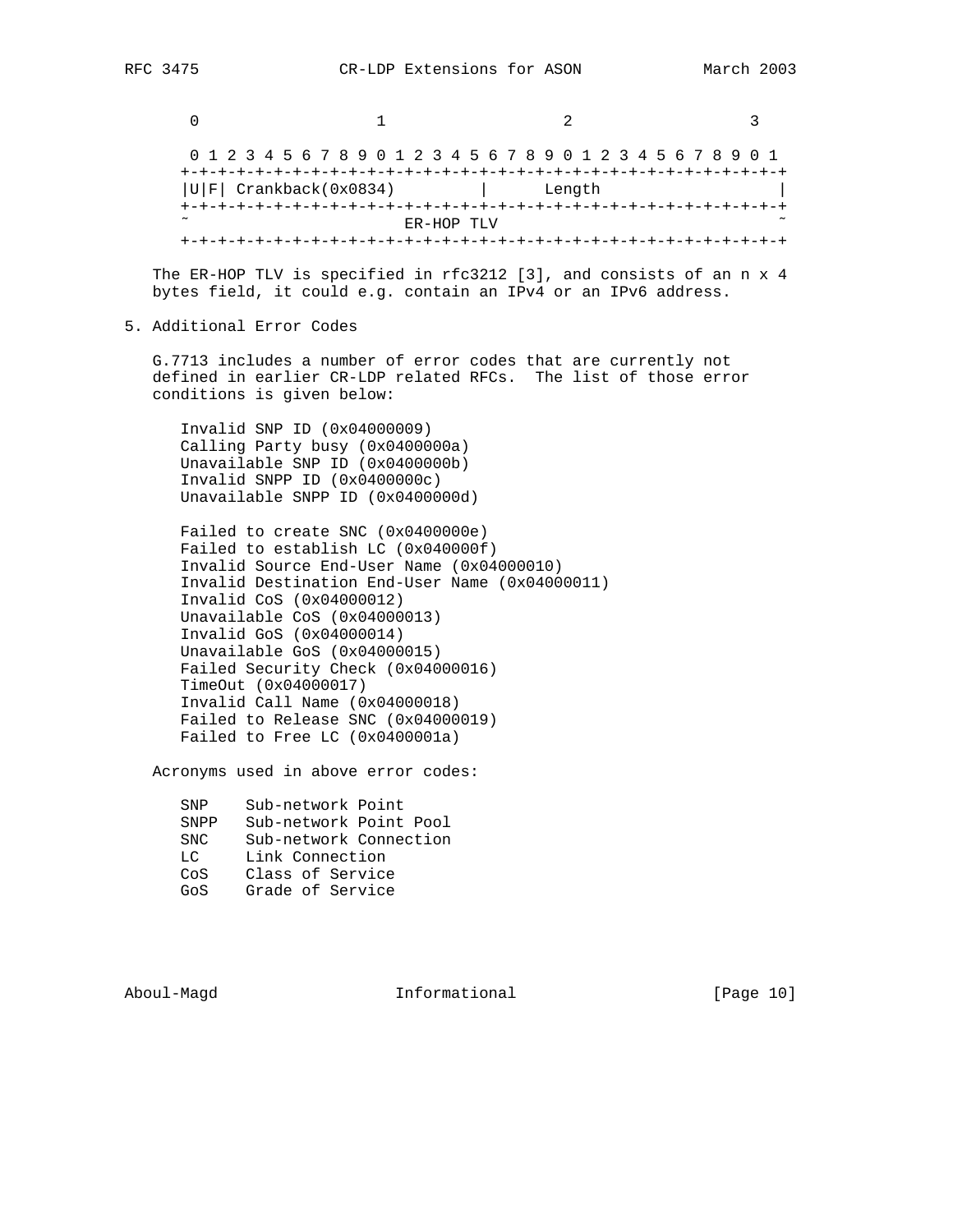6. IANA Consideration

This document uses the LDP RFC 3036 [4] name spaces; see http://www.iana.org/assignments/ldp-namespaces.

 Call Setup (0x0500) Call Release (0x0501)

The assignment for the following TLVs:

 Op-Sp Call ID TLV (0x0831) GU Call ID TLV (0x0832) Call Capability TLV (0x0833) Crankback TLV (0x0834)

 The assignment for the new error codes as listed in section 5 of this document.

9. Security Considerations

 This document does not introduce any new security concerns other than those defined in RFC 3036 and RFC 3212.

 Security aspects (if any) w.r.t. the G.8080 and G.7713 documents need to be addressed in those documents.

- 10. Normative References
	- [1] Architecture for Automatically Switched Optical Network (ASON), ITU-T recommendation G.8080, Nov. 2001
	- [2] Distributed Call and Connection Management (DCM), ITU-T recommendation G.7713, Dec. 2001
	- [3] Jamoussi, B., Ed., Andersson, L., Callon, R., Dantu, R., Wu, L., Doolan, P., Worster, T., Feldman, N., Fredette, A., Girish, M., Gray, E., Heinanen, J., Kilty, T. and A. Malis, "Constraint-Based LSP Setup using LDP", RFC 3212, January 2002.
	- [4] Andersson, L., Doolan, P., Feldman, N., Fredette, A. and B. Thomas, "LDP Specifications", RFC 3036, January 2001.
	- [5] Ashwood-Smith, P. and L. Berger, (Editors),"Generalized Multi- Protocol Label Switching (GMPLS) Signaling Constraint-based Routed Label Distribution Protocol (CR-LDP) Extensions", RFC 3472, January 2003.

Aboul-Magd **Informational** Informational [Page 11]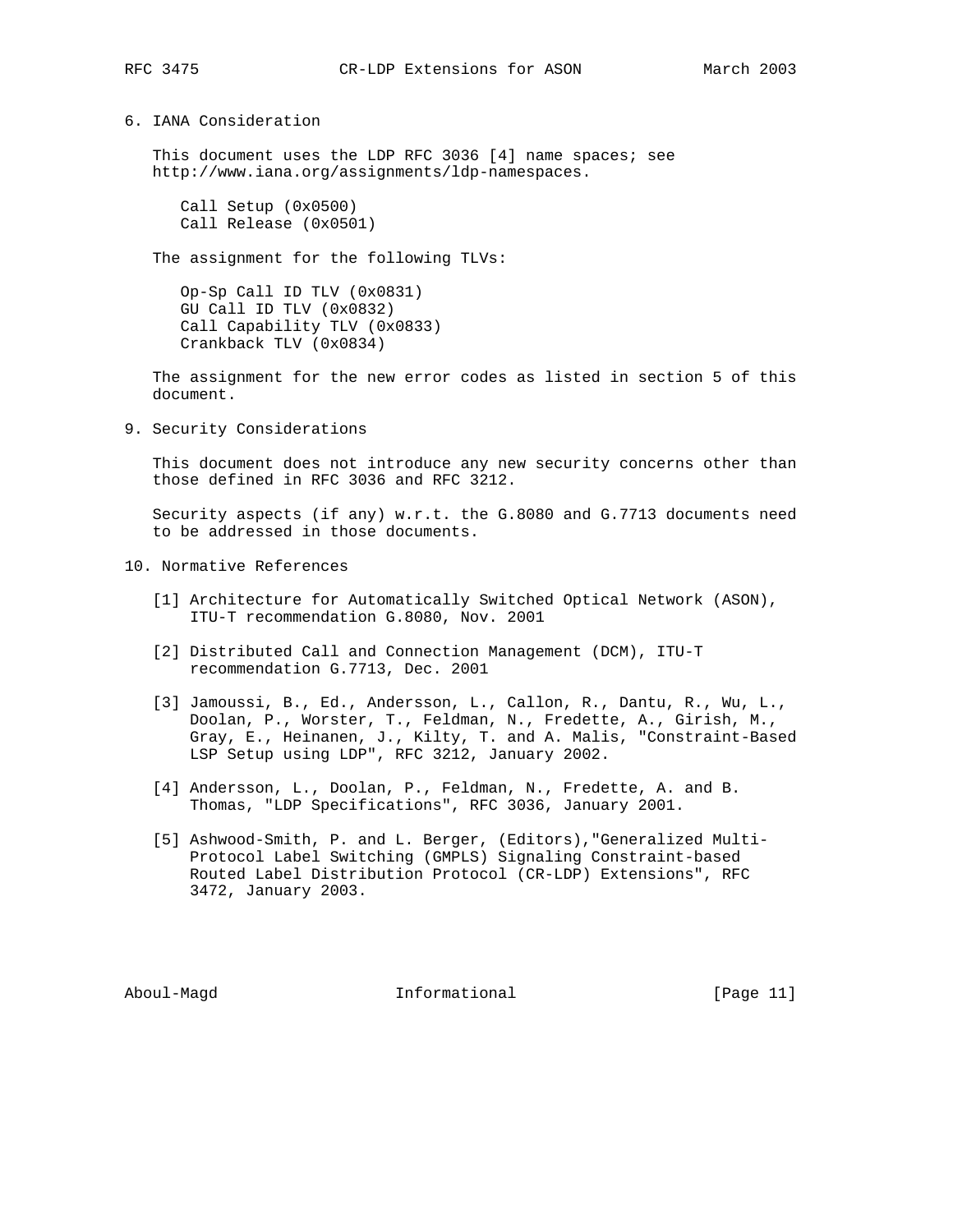- [6] UNI 1.0 Signaling Specification, The Optical Internetworking Forum, http://www.oiforum.com/public/UNI\_1.0\_ia.html
- [7] Rajagopalan, B., "Label Distribution Protocol (LDP) and Resource ReserVation Protocol (RSVP) Extensions for Optical UNI Signaling", RFC 3476, March 2003.
- [8] Distributed Call and Connection Management signalling using GMPLS CR-LDP, ITU G.7713.3, Januray 2003.
- 11. Intellectual Property

 The IETF takes no position regarding the validity or scope of any intellectual property or other rights that might be claimed to pertain to the implementation or use of the technology described in this document or the extent to which any license under such rights might or might not be available; neither does it represent that it has made any effort to identify any such rights. Information on the IETF's procedures with respect to rights in standards-track and standards-related documentation can be found in RFC 2028. Copies of claims of rights made available for publication and any assurances of licenses to be made available, or the result of an attempt made to obtain a general license or permission for the use of such proprietary rights by implementors or users of this specification can be obtained from the IETF Secretariat.

 The IETF invites any interested party to bring to its attention any copyrights, patents or patent applications, or other proprietary rights which may cover technology that may be required to practice this standard. Please address the information to the IETF Executive Director.

12. Author's Addresses

 Osama Aboul-Magd Nortel Networks P.O. Box 3511, Station C Ottawa, Ontario, Canada K1Y 4H7 Phone: 613-599-9104 EMail: osama@nortelnetworks.com

Aboul-Magd **Informational** Informational [Page 12]